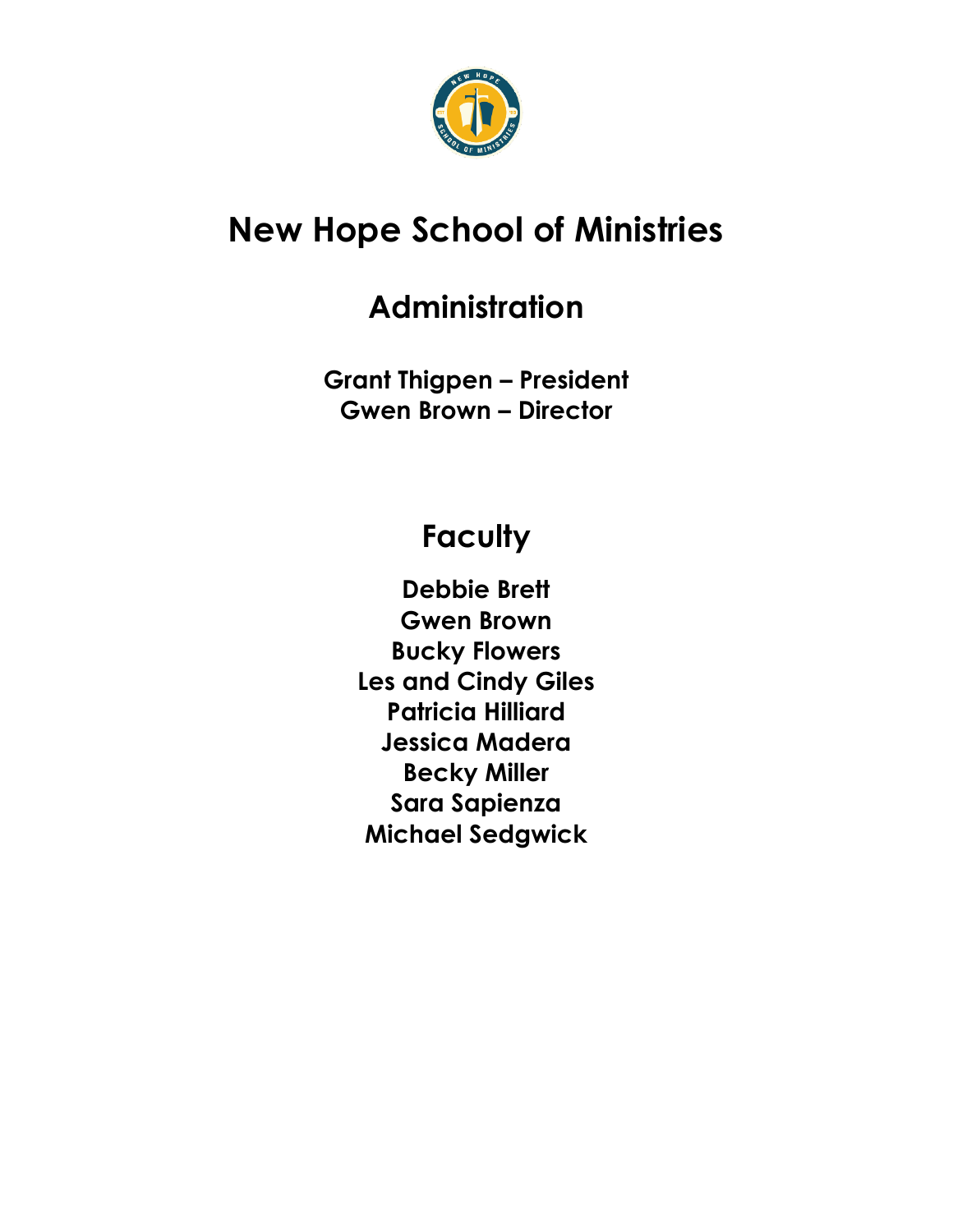

## **First Year (Basic Doctrine) Courses**

### **First Session**

| <b>Mondays</b>   | How to Study the Bible | Patricia Hilliard    |  |  |  |  |  |  |  |
|------------------|------------------------|----------------------|--|--|--|--|--|--|--|
| <b>Thursdays</b> | Sound Doctrine         | Michael Sedgwick     |  |  |  |  |  |  |  |
|                  | <b>Second Session</b>  |                      |  |  |  |  |  |  |  |
| <b>Mondays</b>   | Prayer                 | Gwen Brown           |  |  |  |  |  |  |  |
| <b>Thursdays</b> | The Holy Spirit        | Debbie Brett         |  |  |  |  |  |  |  |
|                  | <b>Third Session</b>   |                      |  |  |  |  |  |  |  |
| <b>Mondays</b>   | Faith                  | Les & Cindy Giles    |  |  |  |  |  |  |  |
| <b>Thursdays</b> | New Testament Survey   | <b>Becky Miller</b>  |  |  |  |  |  |  |  |
|                  | <b>Fourth Session</b>  |                      |  |  |  |  |  |  |  |
| <b>Mondays</b>   | Evangelism             | <b>Bucky Flowers</b> |  |  |  |  |  |  |  |
| <b>Thursdays</b> | Old Testament Survey   | Michael Sedgwick     |  |  |  |  |  |  |  |
|                  | <b>Fifth Session</b>   |                      |  |  |  |  |  |  |  |
| <b>Mondays</b>   | Covenants              | Gwen Brown           |  |  |  |  |  |  |  |
| <b>Thursdays</b> | <b>Biblical Feasts</b> | Patricia Hilliard    |  |  |  |  |  |  |  |
|                  | <b>Sixth Session</b>   |                      |  |  |  |  |  |  |  |
| <b>Mondays</b>   | Romans                 | Jessica Madera       |  |  |  |  |  |  |  |
| <b>Thursdays</b> | Leadership             | Sara Sapienza        |  |  |  |  |  |  |  |

**\*The above schedule is subject to change.\***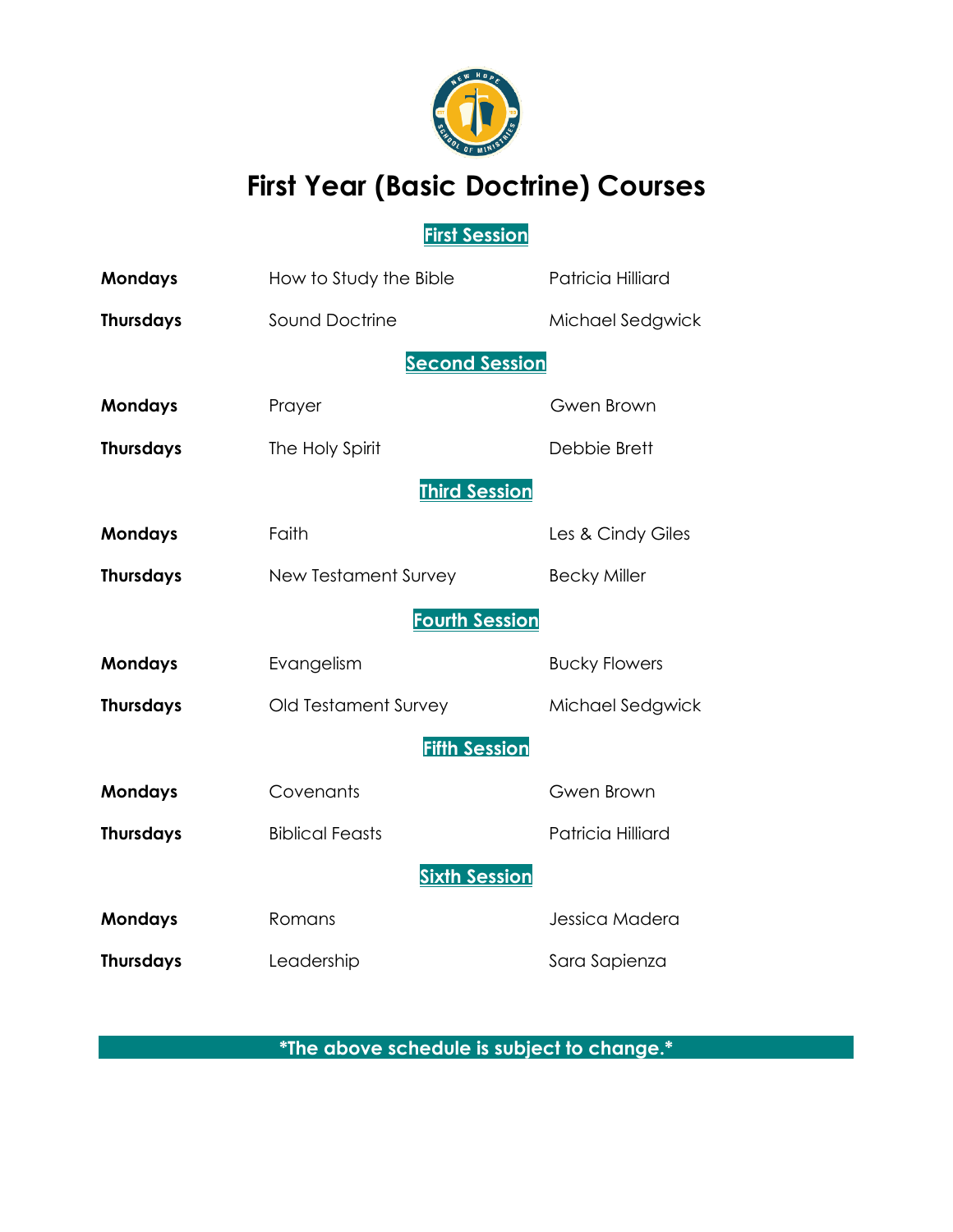

## **New Hope School of Ministries 2022 - 2023 Calendar**

**Orientation on August 2, 2021, at 7:00pm in the Event Center Room 211 (Lecture Hall)**

> **First Session August 8– September 15 OFF September 5 – Labor Day Tuesday, September 6 – Make Up Class**

> > **Second Session September 19 – October 27**

**Third Session October 31 – December 15 OFF November 21 and November 24 (Thanksgiving Break) OFF December 19 – December 29 (Christmas Break)**

> **Fourth Session January 2 – February 9**

**Fifth Session February 13 – March 23**

**Sixth Session March 27 – May 11 OFF April 10 and April 13 (Easter Break)**

> **Graduation May 24, 2023**

> **Banquet May 25, 2023**

**All six sessions will meet on Monday and Thursday except for holiday adjustments**

**Classes are held from 6:00 to 9:00P.M. Except for Internship Hours**

**\*All dates are tentative and subject to change.**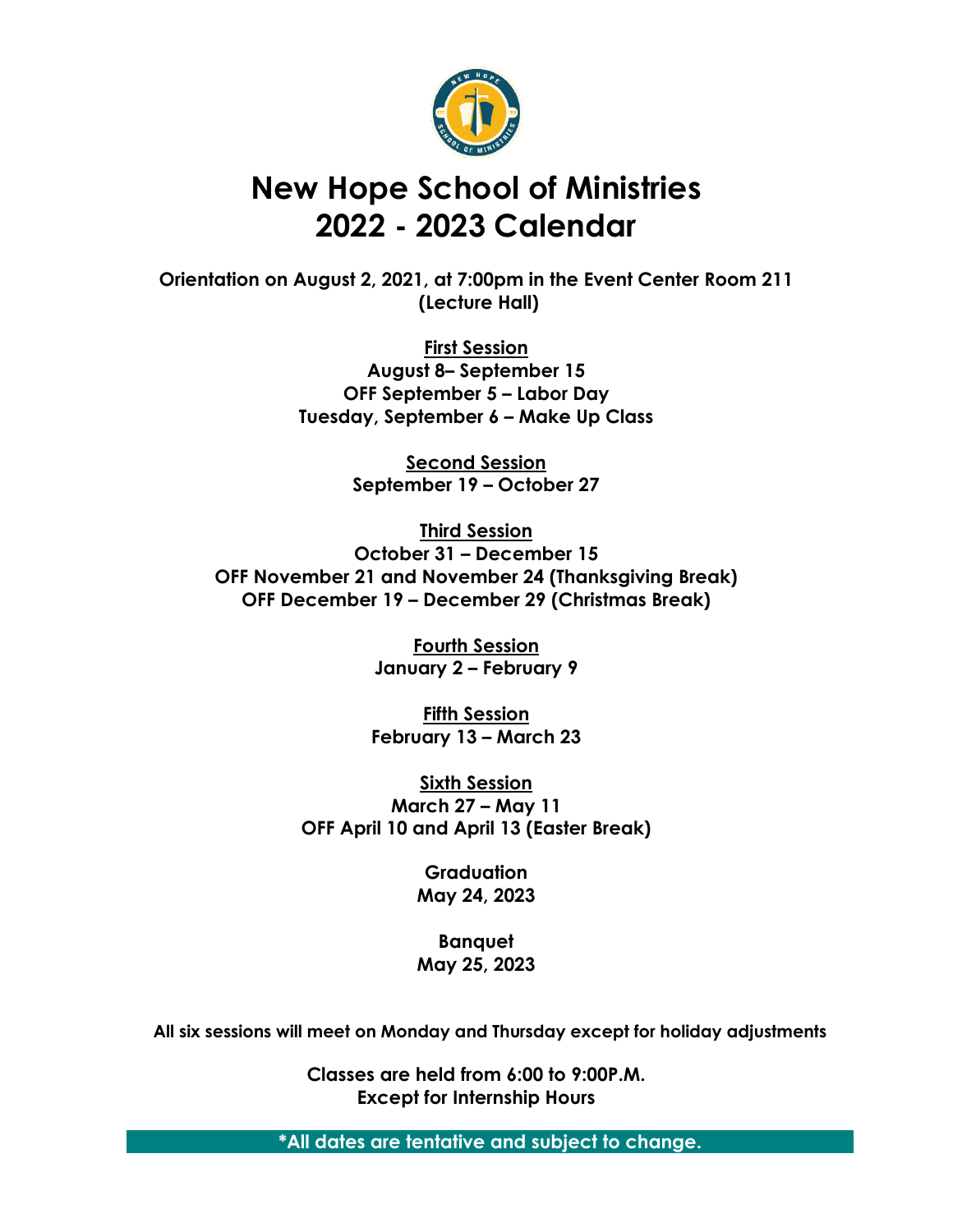

**HOW TO STUDY THE BIBLE**: This course is designed to reveal the importance of studying God's Holy Word and to encourage and assist each student in discovering and developing a study method that will become a consistent part of his/her life in Christ.

**SOUND DOCTRINE:** This class is intended to equip the student of God's Word with the basic doctrines of Christianity. As students and ministers of the Word of God, we need to know what we believe and why we believe it. This class will also touch on the identity of man as being spirit, soul, and body, and how to better work in obedience to God's Word.

**FAITH**: The Word of God reminds us four times, "*the righteous shall (must) live by faith.*" This is not a suggestion, but a commandment. This class will lay a foundation of the principle workings of faith: What is faith? How does faith grow? How does faith bring victory? How do I maintain victory through faith? How does faith relate to healing?

**NEW TESTAMENT SURVEY**: This course will give insight into the content and themes of some of the major books in the New Testament. This course is designed for the student to obtain a better understanding of who Jesus is, why He came, what He accomplished, and how we are to live.

**PRAYER**: The first essential element of any service, program, or event must be *prayer*. Prayer gives us direction and instruction in our Christian life. In this class we will look at the different aspects of our communion with God through prayer.

**ROMANS**: This class introduces students to Apostle Paul's letter to the Romans - one of the most important books in the Bible; it is sometimes referred to as the Gospel according to Paul. This course will focus on the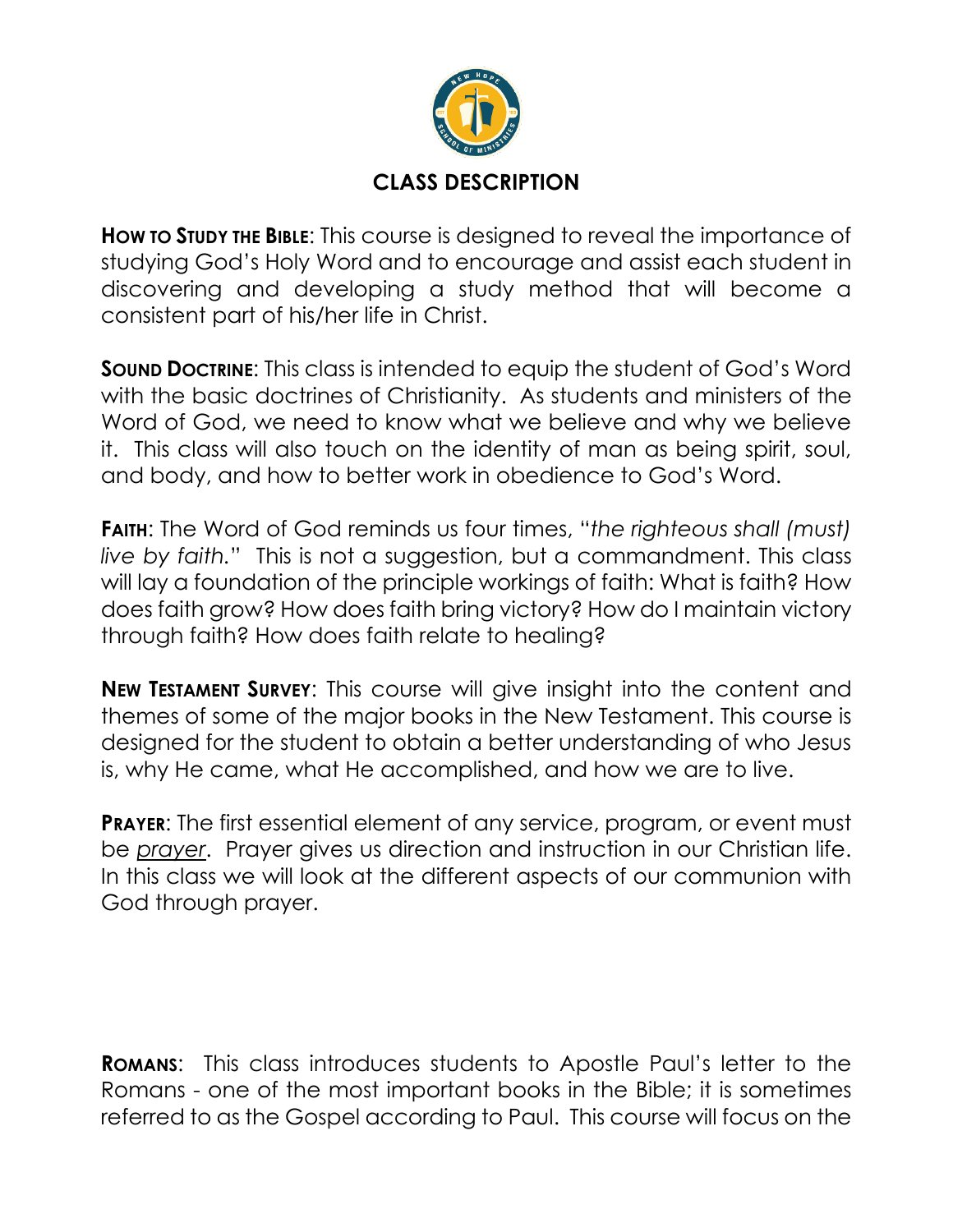

text of Romans with a view toward providing an in-depth understanding of its primary themes and application to our lives.

**EVANGELISM:** A practical course in the how's and why's of witnessing. You will receive the tools and equipping to be an effective Christian witness. You will be shown how to confidently use your own gifts and unique personality to speak with someone about coming to Jesus with confidence.

**COVENANTS**: This class will tie together all the covenants established by God with His children and take you into a deeper understanding of your covenant rights as God's child.

**THE HOLY SPIRIT:** This class will examine the personality of the Holy Spirit and His ministry. Not only will we examine His ministry to the Body of Christ at large, but also to us as individual believers.

**OLD TESTAMENT SURVEY:** This course is an exciting journey through the Bible involving real people. It is a study of the people whose biographies have been preserved by divine inspiration in the Word of God. "*All these things happened to them for examples; and they are written for our learning…*" (I Corinthians 10:11).

**LEADERSHIP:** This course will explain what biblical leadership is and your role, responsibility and conduct as a leader in your family, church and community.

**BIBLICAL FEASTS:** Learn how the feasts of the Old Testament reveal Jesus Christ in the New Testament. Make the journey with Jesus and His disciples on the last days of His life as He fulfilled all prophecy foretold in the feasts.

## **Cost Information**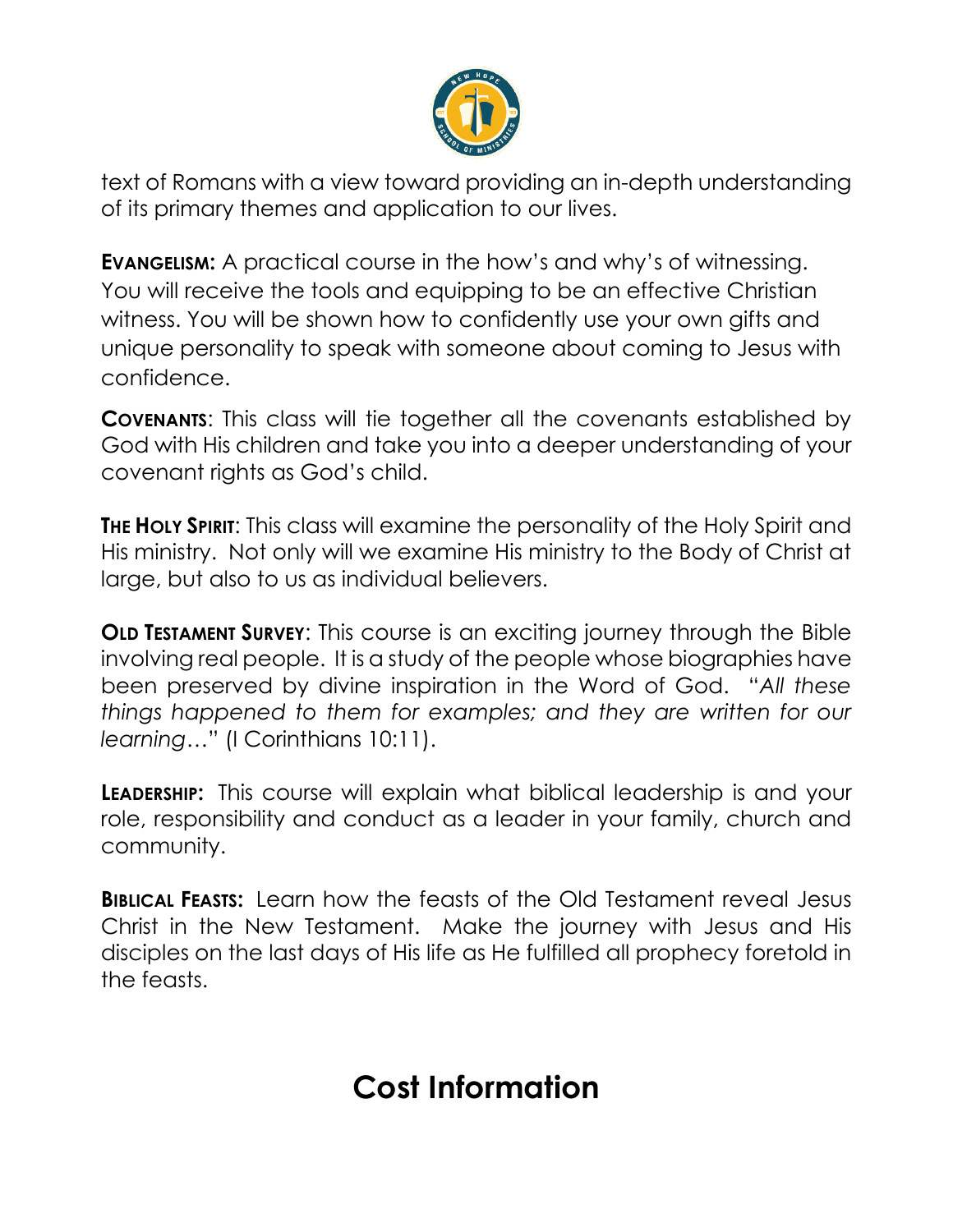

**A \$35 non-refundable application fee is due with the completed application.** 

### **Full-Time \$900 Twelve Courses Twelve Credit Hours**

• Students who are completing all courses on Mondays and Thursdays

### **Part-Time \$450 Six Courses Six Credit Hours**

• Students who are completing courses on Mondays *or* Thursdays only

### **Audit Classes \$80 One Course**

• Anyone interested in taking an individual course and are not enrolled as a full-time or part-time student

**Graduation Fee \$50 (non-refundable) \*This will be collected by the end of the third session and will be required of students completing the course of study.**

**All fees payable to New Hope Ministries C/O Gwen Brown 7675 Davis Boulevard Naples, FL 34104 239.348.0122**

*\*see next page for payment options and alumni information*

### *Methods of Payment*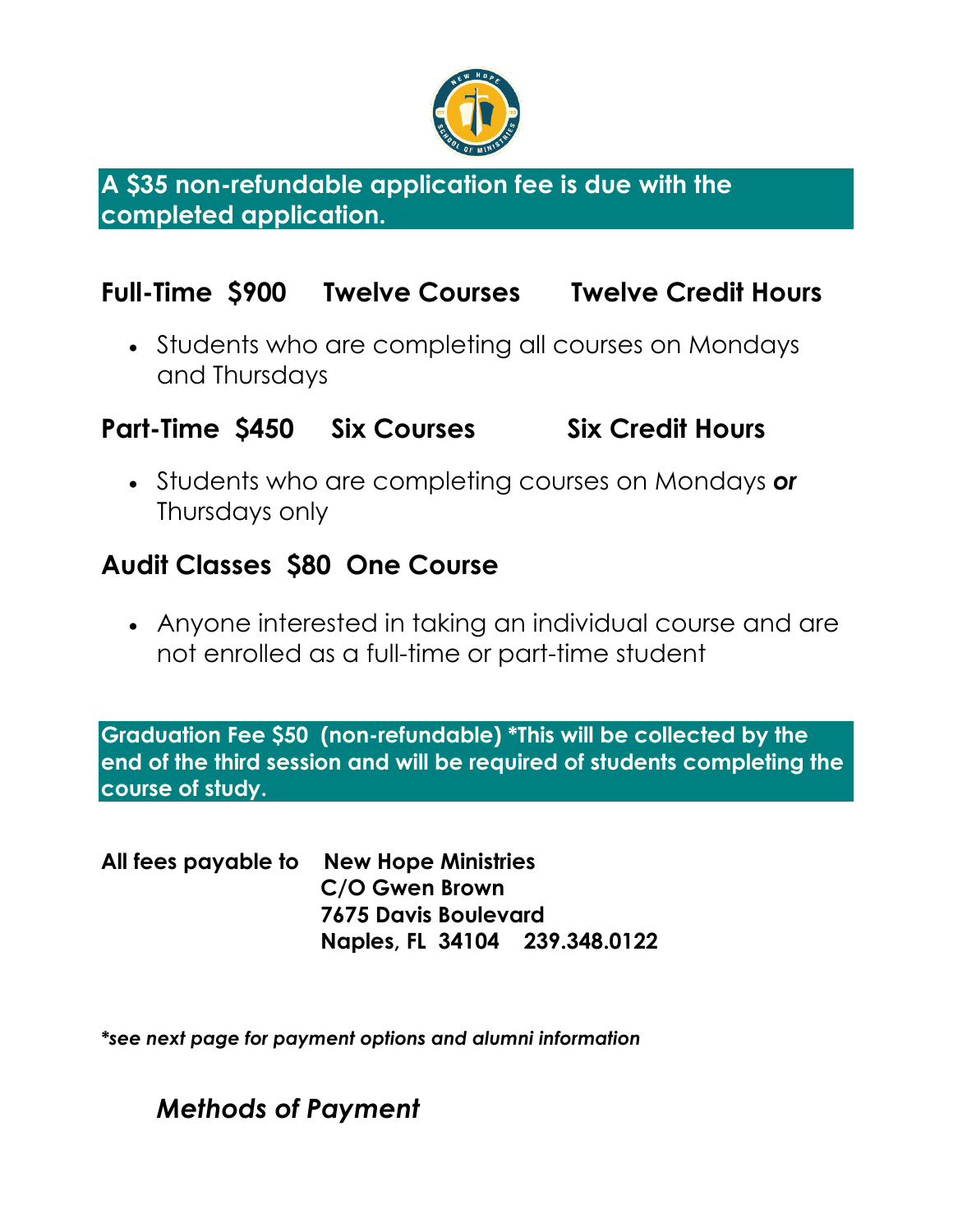

#### **The \$900 can be paid in one of the following three ways:**

- **1. Paid in full by or on Orientation** by cash, check, or credit card will receive a 10% discount (\$900.00 minus \$90.00 = \$810.00).
- **2. Monthly Payments** by cash, check, or credit card. The payment schedule begins on 1st Monday of September and continues through the 1st Monday of May. You will receive a payment schedule if you choose this plan.
- **3. Automatic Withdrawals** either from a checking or savings account or credit card will be made in the amount of \$100.00 for nine months (9 x \$100.00 = \$900.00). The first withdrawal will begin the 1st Monday of September and continue through 1st Monday in May. The specific dates of withdrawal will be shared with the students during orientation.

Complete the appropriate attached authorization form and return with application (last pages of handbook).

#### *Spouse Discounts Available*

A 30% discount applies to a spouse that attends in the same academic school year. This is assuming a couple is married prior to the beginning of the August session..;

**Total tuition for spouses** *without* **the paid in full 10% discount**

**\$900.00 + \$630.00 = \$1530.00**

ī

- **Full tuition for first spouse**
- **30% Discount for spouse**
- **Total tuition for both Students**

**Total tuition for spouses with The paid in full 10% discount**

**\$1530.00 - \$153.00 = \$1377.00**

- **Paid in full by/on Orientation**
- **10% Discount**
- **Total tuition for both Students**

**Alumni Costs** (\*alumni are those who have already promisted this course of study) Total tuition for spouses with the paid in

Any Class taken over is considered an Audit. Hand shorge 377.00 **Any New Class - \$60** Paid in full by or on Orientation

10% discount for both students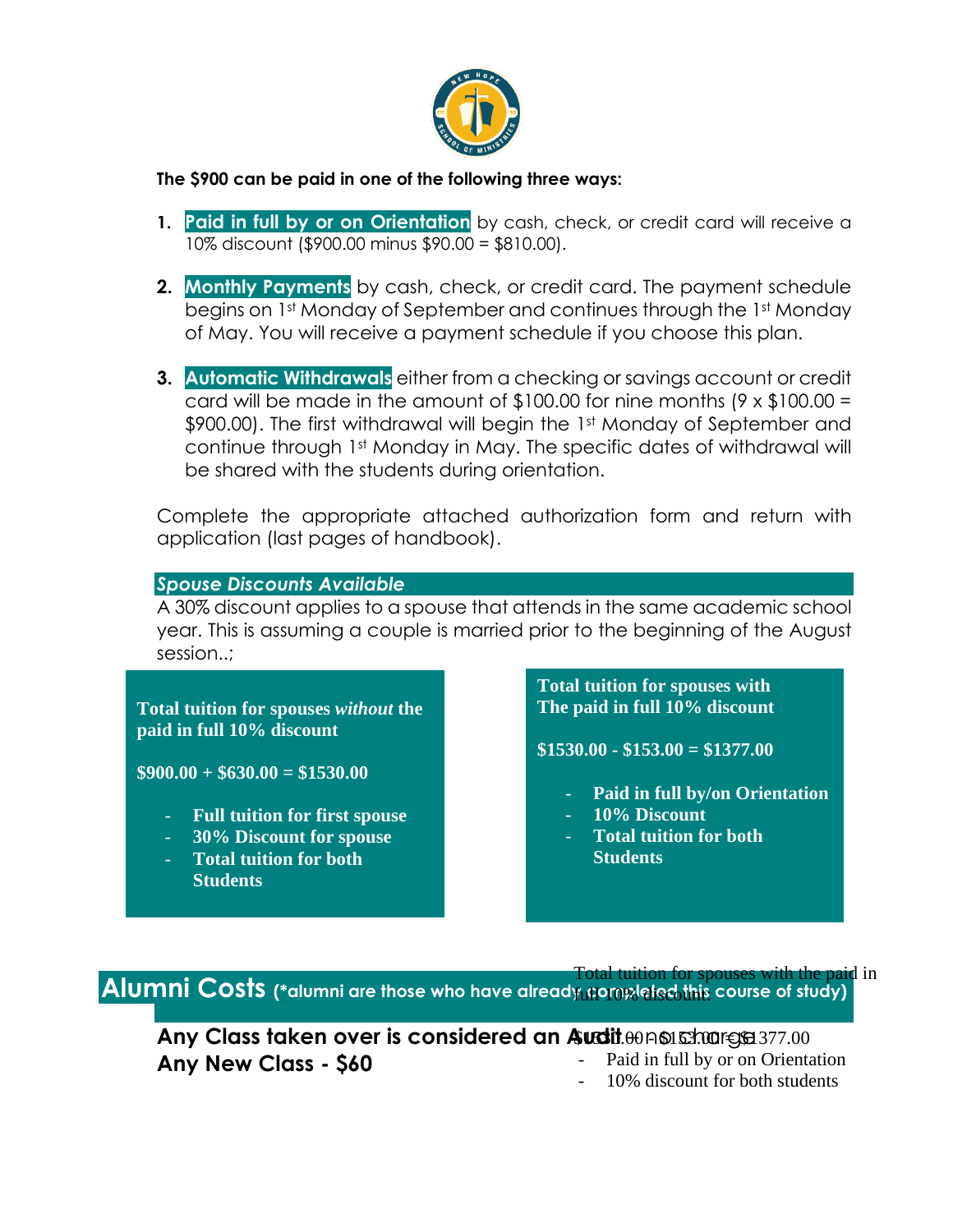

# **Are you in need of childcare? If so, please provide the day(s) you will need childcare, how many children you have, and their ages.**

**\*Please indicate any allergies your child(ren) may have.**

Student (Parent/Guardian) Name:

Circle One or Both: Monday Thursday

Child's/Children's Name(s) and Age(s):

**\*\*\*NOTE: You must provide 24-hour notice if your child(ren) will not be in attendance or a fee of \$10 per child will be charged.\*\*\***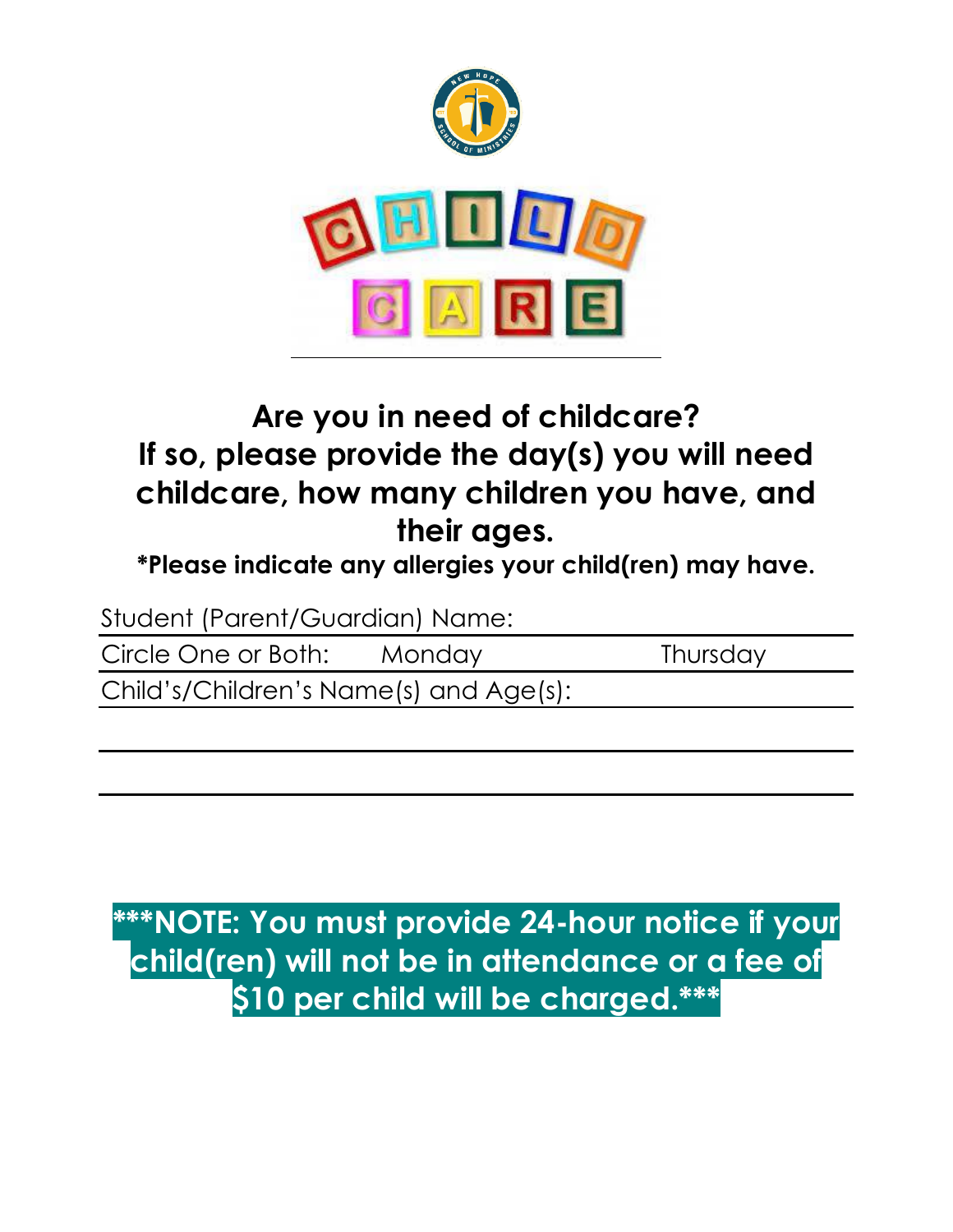

### NEW HOPE SCHOOL OF MINISTRIES **STUDENT APPLICATION**

| <b>DEIRST YEAR STUDIES</b><br><b>Twelve Courses</b><br>$\Box$ PART-TIME STUDIES<br><b>Six Courses</b>                                                                                  |  | <b>12 Credit Hours</b><br><b>6 Credit Hours</b>                                       |
|----------------------------------------------------------------------------------------------------------------------------------------------------------------------------------------|--|---------------------------------------------------------------------------------------|
|                                                                                                                                                                                        |  |                                                                                       |
| PLEASE PRINT                                                                                                                                                                           |  | Date: _________________                                                               |
|                                                                                                                                                                                        |  |                                                                                       |
|                                                                                                                                                                                        |  |                                                                                       |
|                                                                                                                                                                                        |  |                                                                                       |
|                                                                                                                                                                                        |  |                                                                                       |
|                                                                                                                                                                                        |  | 6. Marital status: Married ____ Single ____ Divorced ____ Other _______________       |
|                                                                                                                                                                                        |  | 7. Spouse's name _________________________Children's names and ages (at home) _______ |
|                                                                                                                                                                                        |  | 8. Presently employed? Yes ___ No ____ 9. Where? _______________________________      |
|                                                                                                                                                                                        |  |                                                                                       |
|                                                                                                                                                                                        |  |                                                                                       |
| Those attending a church other than New Hope Ministries must complete a Minister's<br><b>Recommendation form.</b><br>You may skip questions 12 - 16 if you attend New Hope Ministries. |  |                                                                                       |
|                                                                                                                                                                                        |  |                                                                                       |
|                                                                                                                                                                                        |  |                                                                                       |
|                                                                                                                                                                                        |  |                                                                                       |
|                                                                                                                                                                                        |  |                                                                                       |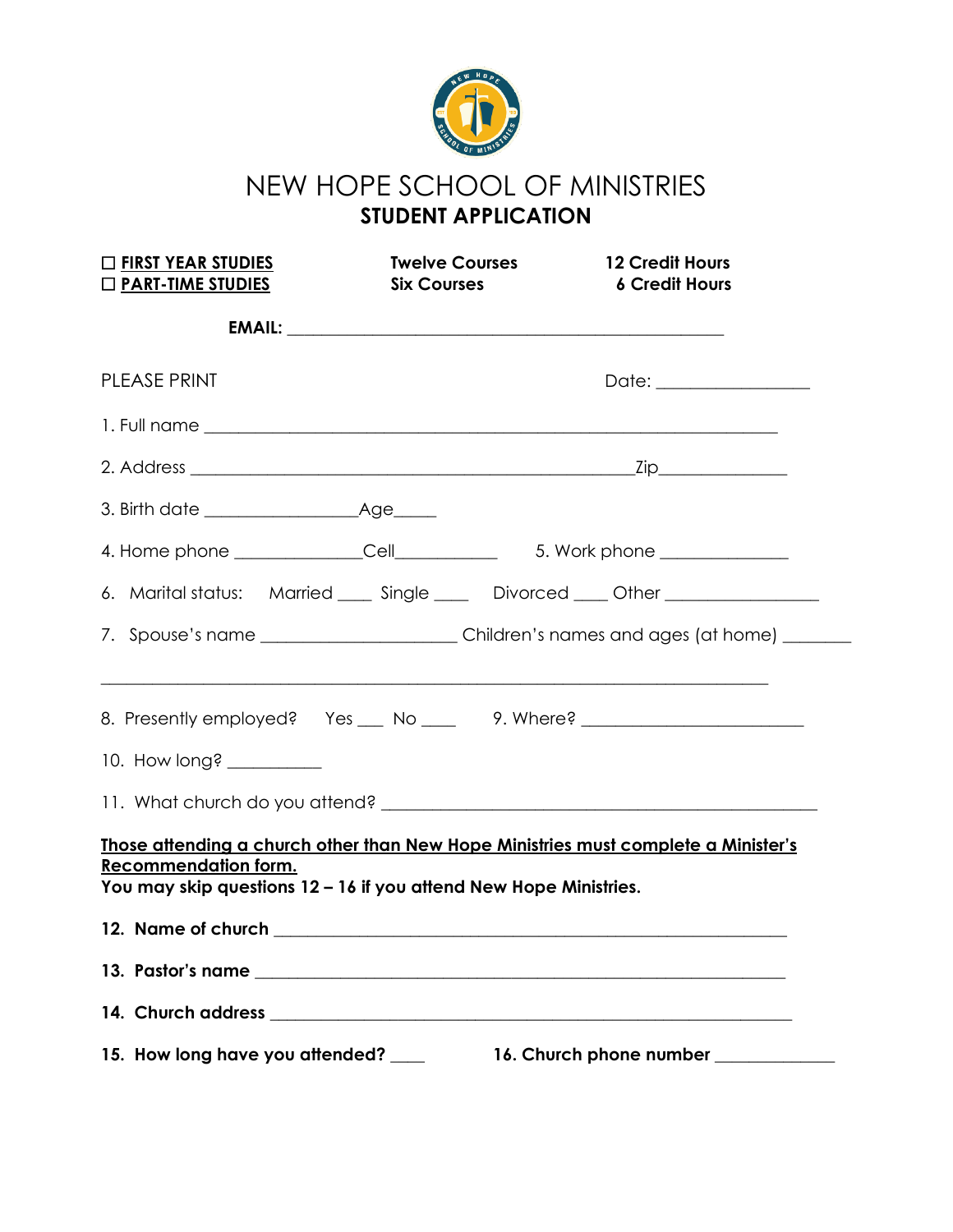

| 17. Are you presently working in a ministry? Yes ____ No ____ Where? ___________           |
|--------------------------------------------------------------------------------------------|
| 18. Are you born-again? Yes ____ No ____ Don't know ___                                    |
|                                                                                            |
| 20. Have you been filled with the Holy Spirit? Yes ____ No ____ Briefly describe your      |
|                                                                                            |
| 21. Are you a licensed minister? Yes __ No __ An ordained minister? Yes __ No __           |
| 22. Have you had any Bible course training and if so, what? ____________________           |
| 23. Why do you feel God is calling you to attend New Hope School of Ministries? _____      |
| 24. Will the \$900 tuition be a financial burden on your family finances? Yes ___ No __    |
| 25. How do you plan to pay for your tuition? In full _________ Automatic Withdrawals ___   |
| 26. Will you be applying for financial aid to attend school? (Attach Form) Yes ____ No ___ |
| 27. Do you have any language or learning barriers that we need to be advised of?           |

#### **Notice on Non-Discrimination Policy**

New Hope Ministries admits students of any race, color, national and ethnic origin, to all rights, privileges, programs and activities generally accorded or made available to students in the school. It does not discriminate based on race, color, national and ethnic origin in the administration of its educational and admission policies, grants, and other school administered programs.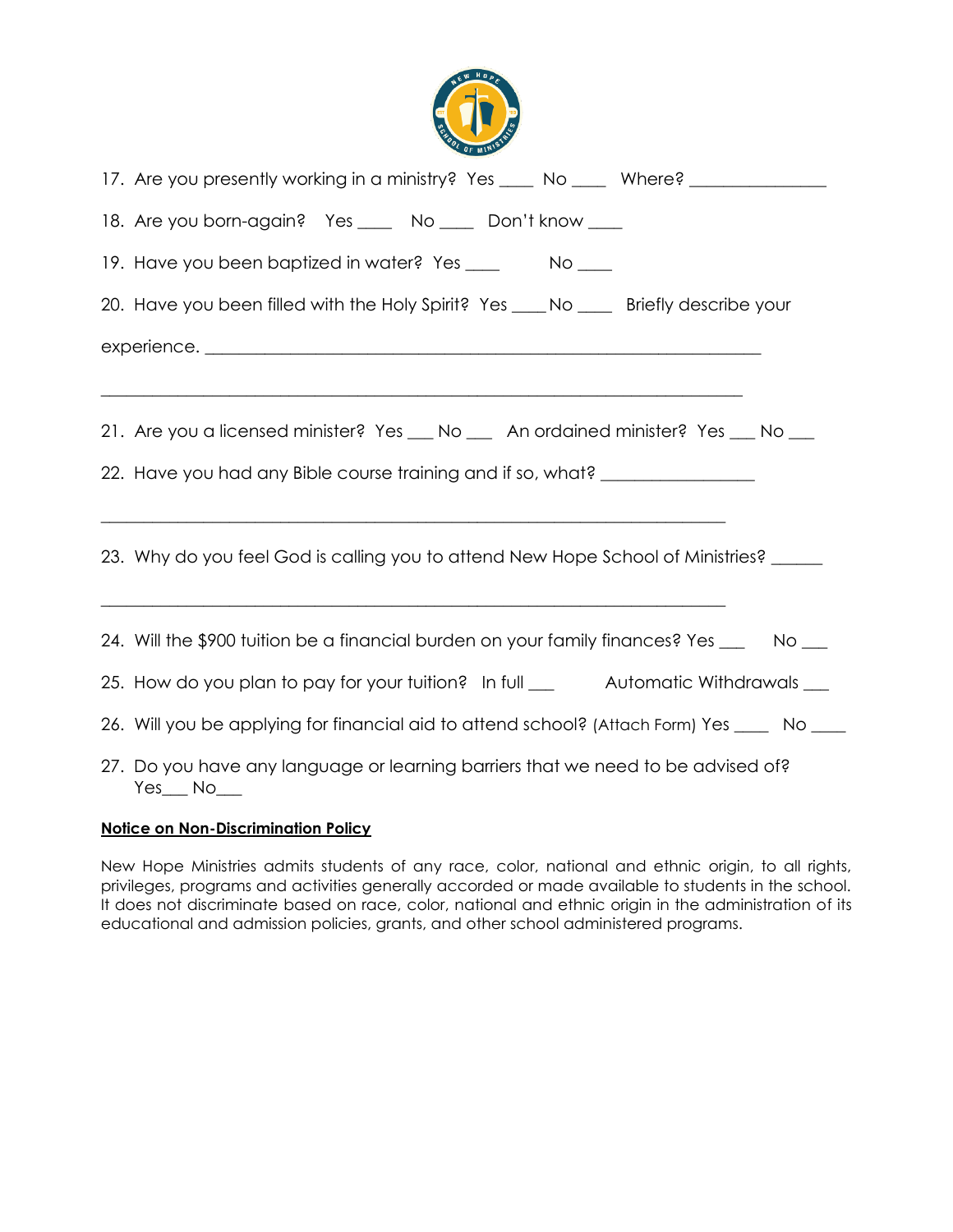

### **Minister's Recommendation**

**To be filled out for those who do not attend New Hope Ministries**

| Name of Applicant | Mr.<br>Mrs.<br>Miss    | LAST         |                 | <b>FIRST</b>            | <b>MIDDLE</b> |
|-------------------|------------------------|--------------|-----------------|-------------------------|---------------|
| Address           |                        |              |                 |                         |               |
|                   | NUMBER and STREET CITY | <b>STATE</b> | ZIP             | <b>PHONE</b>            |               |
|                   |                        |              | <b>SEMESTER</b> | YEAR PLANNING TO ATTEND |               |

Please read before distributing form. This form should be completed by your minister and returned by him directly to New Hope Ministries. If your father is your minister, please refer the form to the assistant minister or lay leader in your church. **If a person other than your minister (or assistant minister) completes the form, an explanation should be provided.** I understand that this confidential statement is being submitted with the understanding that its content will not be shared with me. I hereby waive my right to see the confidential statement submitted on this form.

APPLICANT'S SIGNATURE

\_\_\_\_\_\_\_\_\_\_\_\_\_\_\_\_\_\_\_\_\_\_\_\_\_\_\_\_\_\_\_\_\_\_\_\_\_\_\_\_\_\_\_\_\_\_\_\_\_

#### **Area in box to be filled out by Applicant and then forwarded to your minister.**

#### **To the Minister**

Each applicant for admission to New Hope School of Ministries must submit a recommendation. Serious consideration will be given to your comments; therefore, we ask that you complete the form carefully. It should be returned directly to **New Hope School of Ministries, 7675 Davis Blvd, Naples, Florida, 34104.** Since we request a candid evaluation, we will hold your comments in strictest confidence. *Thank you for your time and assistance.*

#### **To be filled out by minister**:

|                                                                                                  |                      | 1. How long have you known the applicant?    |  |                                                   |
|--------------------------------------------------------------------------------------------------|----------------------|----------------------------------------------|--|---------------------------------------------------|
|                                                                                                  | $\Box$ By name/sight | 2. How well do you know him/her? (check one) |  | <b>O</b> Fairly well - numerous personal contacts |
|                                                                                                  |                      | $\Box$ Casually – few personal contacts      |  | $\blacksquare$ Very close pastoral relationship   |
| 3. To your knowledge has the applicant made a meaningful personal commitment to<br>Jesus Christ? |                      |                                              |  |                                                   |
|                                                                                                  | $\blacksquare$ Yes   | $\Box$ No                                    |  | $\blacksquare$ I don't know                       |
|                                                                                                  | Comments:            |                                              |  |                                                   |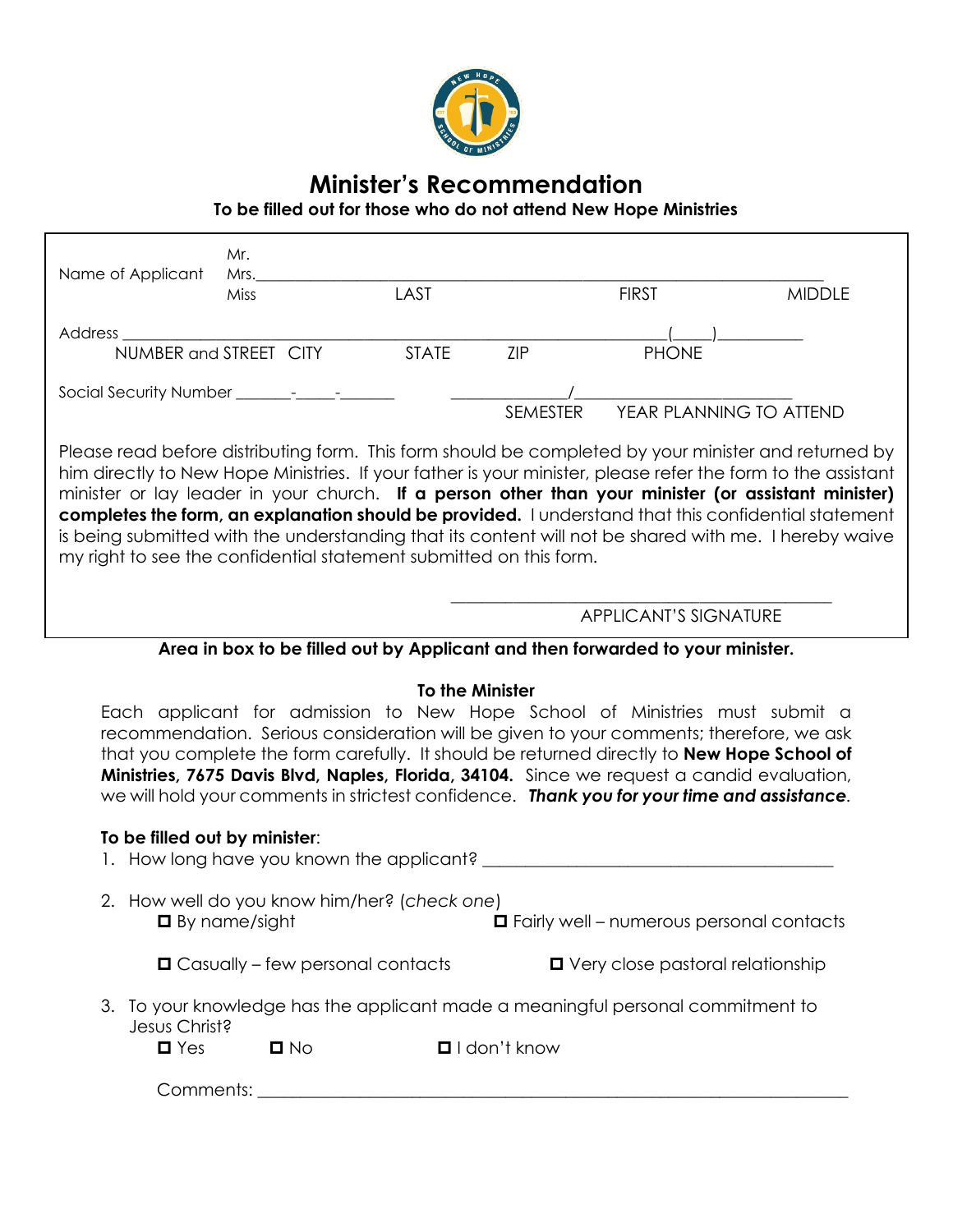

4. Please indicate applicant's level of involvement in church activities. (*check one*) **□** Attends irregularly; shows little interest **□** Cooperative; usually willing to help

□ Seldom participates although attends regularly □ Enthusiastic; deeply involved

- 5. What do you consider the applicant's strong points? Include positive personal traits.
- 6. What do you consider the applicant's weak points? Include negative personal traits.

\_\_\_\_\_\_\_\_\_\_\_\_\_\_\_\_\_\_\_\_\_\_\_\_\_\_\_\_\_\_\_\_\_\_\_\_\_\_\_\_\_\_\_\_\_\_\_\_\_\_\_\_\_\_\_\_\_\_\_\_\_\_\_\_\_\_\_\_\_\_\_\_\_\_\_\_\_\_\_\_\_\_\_\_\_\_\_

7. Please check the terms which best describes the student's attitude toward the church and its activities.

\_\_\_\_\_\_\_\_\_\_\_\_\_\_\_\_\_\_\_\_\_\_\_\_\_\_\_\_\_\_\_\_\_\_\_\_\_\_\_\_\_\_\_\_\_\_\_\_\_\_\_\_\_\_\_\_\_\_\_\_\_\_\_\_\_\_\_\_\_\_\_\_\_\_\_\_\_\_\_\_\_\_\_\_\_\_\_

- Warmhearted Loving Enthusiastic Loving **O** Sympathetic **C** Respectful **C** Tolerant
	-
	-
- **O** Passive **C** Contemptuous **C** Critical
- -
- 8. This applicant's spiritual influence on his peers is  $\Box$  Positive  $\Box$  Neutral  $\Box$  Negative
- 9. How do you rate this person in the following areas?

|                            | Excellent | Above<br>Average | Average | <b>Below</b><br>Average | No Chance<br>to Observe |
|----------------------------|-----------|------------------|---------|-------------------------|-------------------------|
| Leadership                 |           |                  |         |                         |                         |
| Responsibility             |           |                  |         |                         |                         |
| Christian<br>commitment    |           |                  |         |                         |                         |
| Initiative                 |           |                  |         |                         |                         |
| Cooperativeness            |           |                  |         |                         |                         |
| Personal<br>appearance     |           |                  |         |                         |                         |
| Moral character            |           |                  |         |                         |                         |
| Health                     |           |                  |         |                         |                         |
| Social adaptability        |           |                  |         |                         |                         |
| Integrity & honesty        |           |                  |         |                         |                         |
| <b>Emotional stability</b> |           |                  |         |                         |                         |